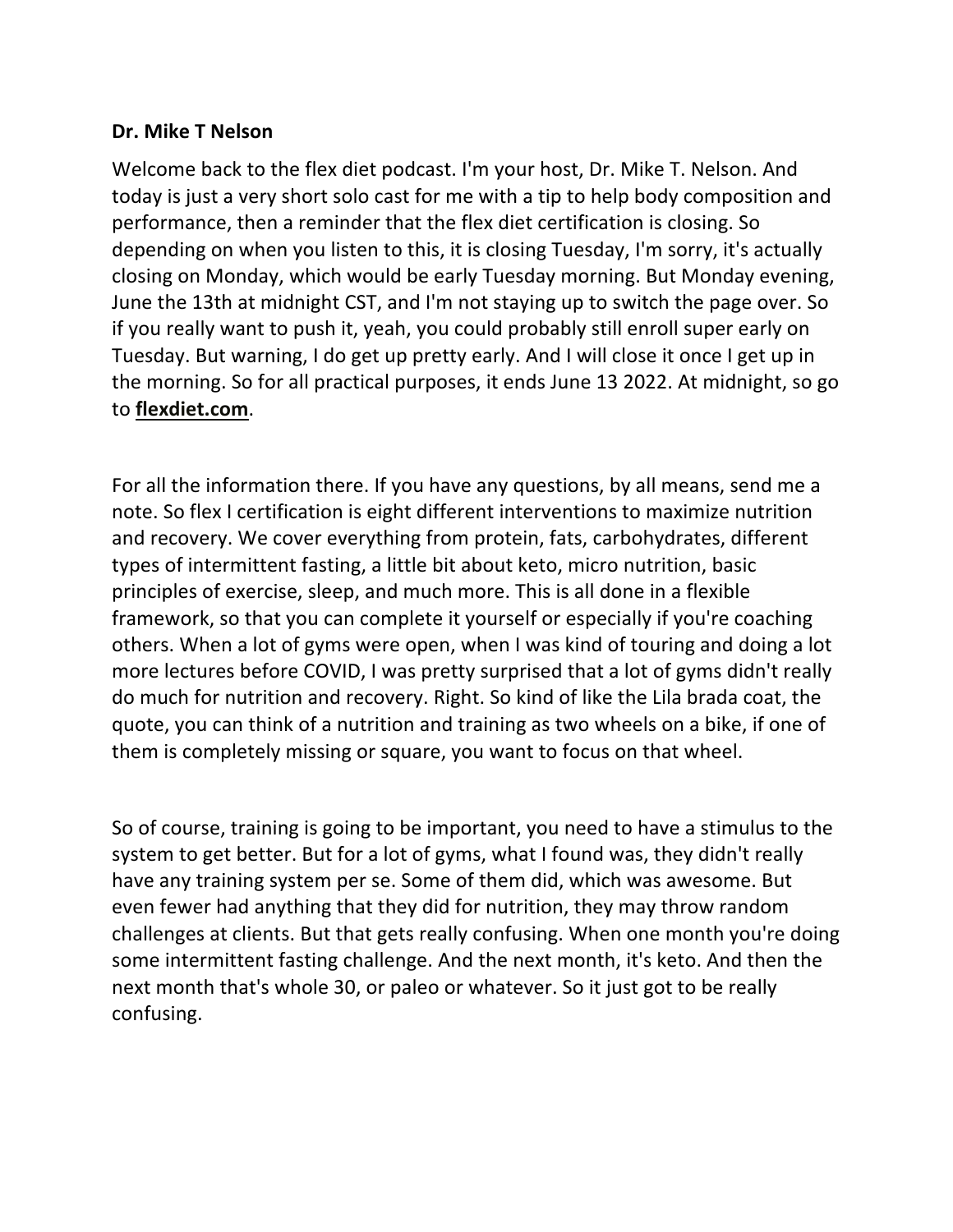And the biggest problem was they didn't have a system to do a semi customizable approach with nutrition. So they didn't have the bandwidth to do it. The nutrition world is extremely confusing. Everybody is selling you the one thing that's gonna change your body comp and performance. And the reality is it isn't just one thing, it's multiple things, it need to know which thing to use, at which time need to understand the concept and the context of the different interventions. So for example, intermittent fasting, which we'll talk a little bit about hear, might be very useful for some clients, and might be utterly horrible. For some other clients. It all just depends.

So like my buddy, Dr. Ben House has said, If you don't understand the context, then you're probably going to be a little bit dangerous, or at least not get the results for your clients that you need. So when I designed the flex diet cert, it was designed so that you could have one person say at a gym, manage up to 100 people doing a semi customizable approach to nutrition. As you can imagine, that would literally pay for itself in a couple of days, and clients are going to get much better results from it. Most people we're entering gyms do have some performance goals.

But a lot of times it's body composition. And if body composition is a goal, nutrition is going to be a huge component of that. We can argue what percentage, but for most people, it's going to be a pretty big percentage, just spend more time eating than they are training. So modifications to that are going to serve them really well. So go to flex diet.com flxdt.com. For all the information and the details. You can contact me if you have any specific questions on it. So one of the things I talk about in the flextight search is a concept of intermittent fasting. And for most clients who do body composition, not all I do use some type of intermittent fasting.

I got into this probably almost 12 years ago now. I was looking for an intervention that would increase the body's ability to use fat as a fuel right which will increase metabolic flexibility metabolic flexibility is how well can you use carbohydrates on one end of the spectrum, which is great for performance. And how well can you use fat on the other end of the spectrum, which is much better for health and body composition. Okay, that's a little bit overly simplistic. But metabolic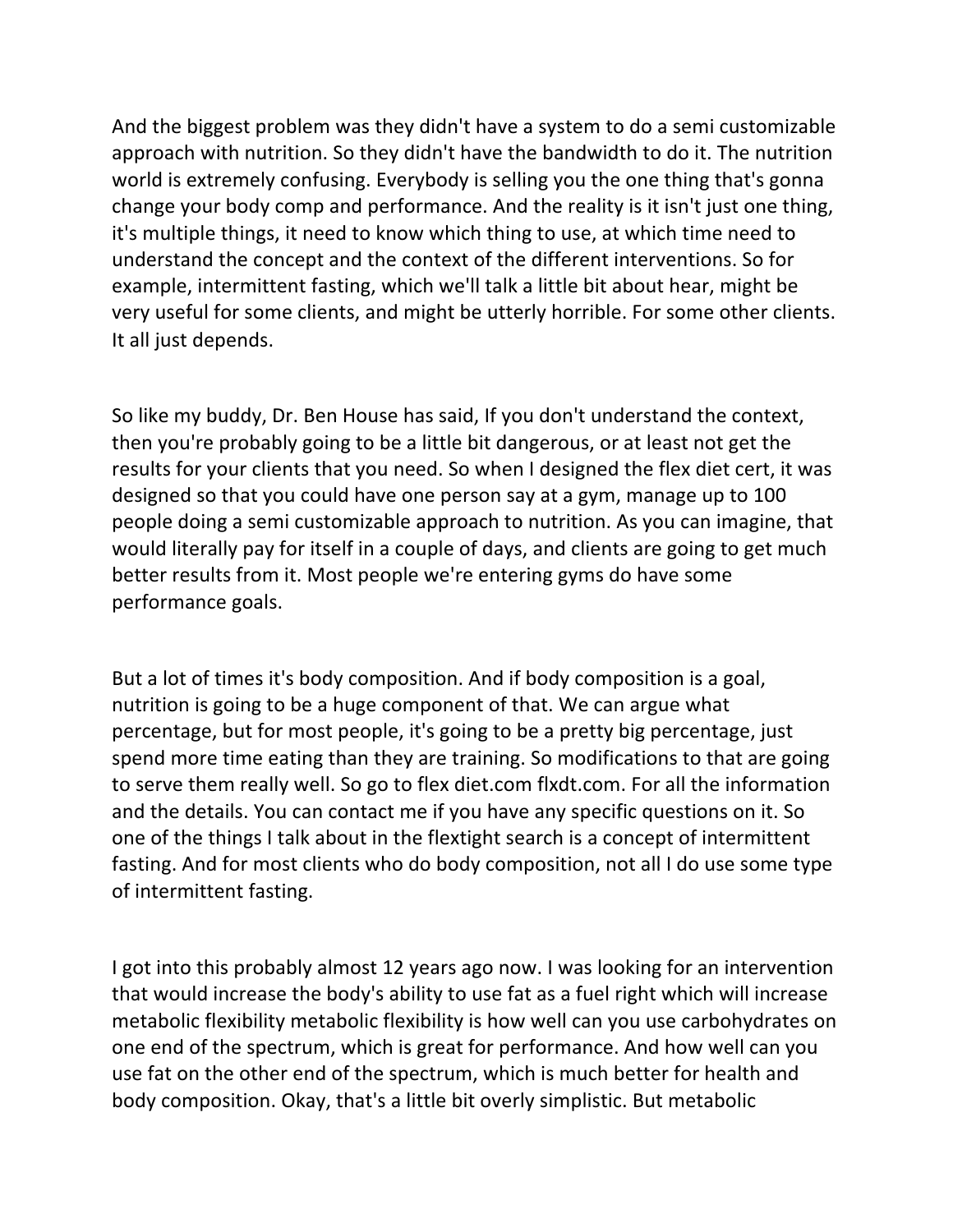flexibility is also a marker of health. And if you have better metabolic flexibility, most of the time you are going to perform better, and you've increased the capacity of the body to use fat as a fuel.

Therefore, when you're cutting calories, or doing things like fasting, it's going to be much easier to do. So we want to use carbohydrates for high intensity exercise. And we want to use fat for lower intensity exercise or kind of day to day events, does not necessarily mean that you have to do a low carbohydrate approach that may be beneficial for some clients. But we want to keep an eye on their performance also. So metabolic flexibility gives you the best of both worlds, you can still see increases in performance. And you can still down regulate and downshift to use fat when you're not doing higher intensity exercise.

And this can happen even when you are still consuming carbohydrates. I've got one client who has metabolic heart, it's a very fancy machine that will measure directly how much fat and carbohydrates are using. He's been eating, you know, upwards of 380 to 400 grams of carbohydrates per day. And when we test his body's ability to use fat, it's still really, really good. So yes, you can do a lower carb approach, that's one method. But you can also consume higher amounts of carbohydrates and some individuals.

And if their metabolic flexibility is still really good. This will not necessarily completely blunt all their body's ability to use fat. So going back to intermittent fasting, I got into it was looking for an intervention, that would increase the body's ability to use fat. Obviously, exercise will do this. Some drugs that may be legally illegal might, most supplements generally are not very good at doing that, at least any substantial degree.

But what I realized is when you're fasting, you're not consuming anything that contains calories, you're not consuming anything with calories, your normal insulin levels will start to go down. When insulin goes down, it's more of a fuel selector switch, which I stole from Dr. Jeff Bullock, lower levels of insulin will push your body to use more fat as a fuel. Higher levels of insulin will push your body to use more carbohydrates as a fuel. So both of these instances are useful.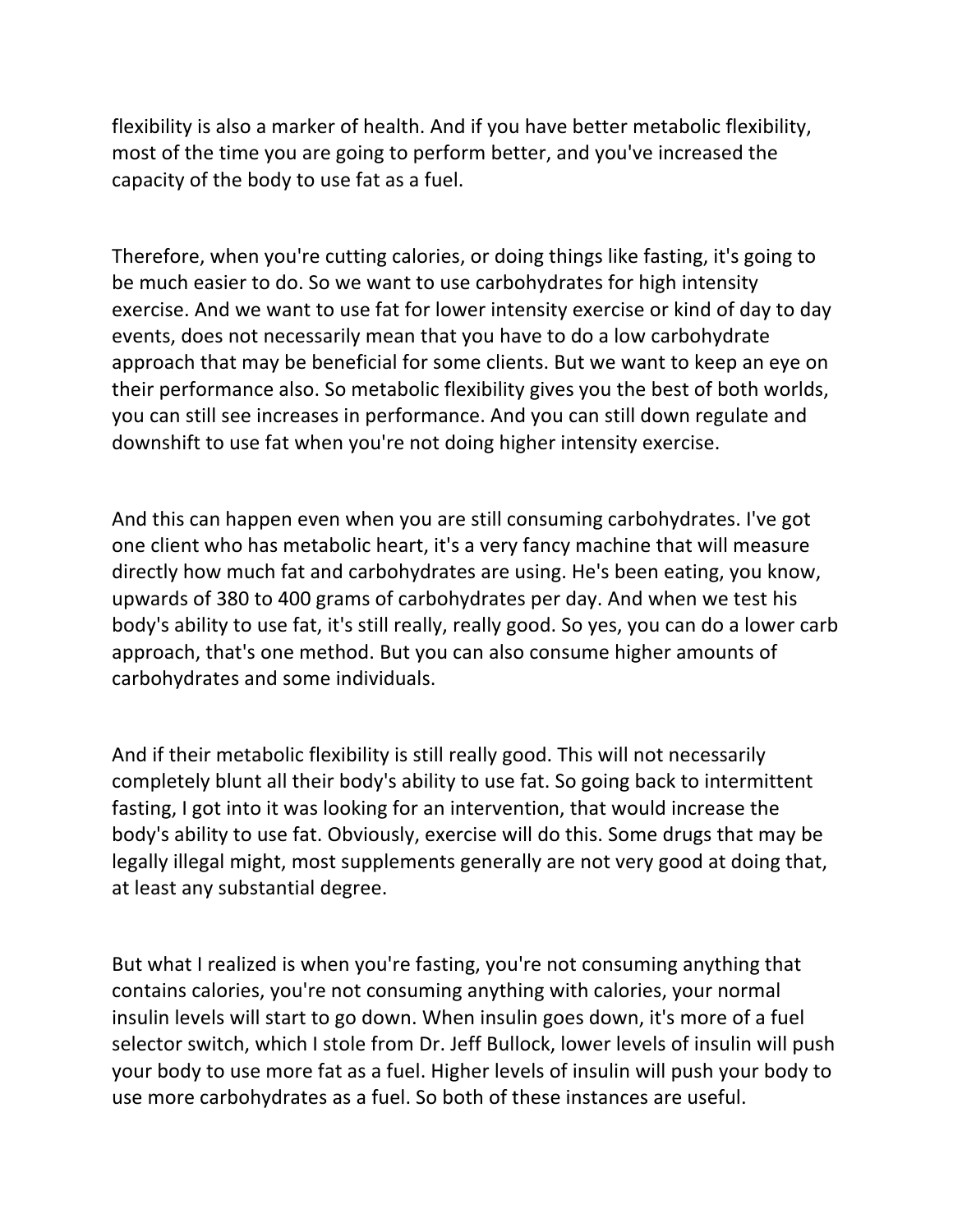Underneath the right context. When we look at the literature, what we find is people's ability to use fat is extremely variable. There's some very cool studies that have been done, where they just plucked, recreationally active is usually younger people anywhere from 20 to age, mid 30s, off the street, and we hooked them up to a metabolic heart very fancy equipment in the lab. And they measured their body's ability to use fat under low levels of exercise. What they found was that some people were really, really good at using fat during low levels of exercise. So that's great. They had probably pretty good metabolic flexibility, at least on the fat end of the spectrum.

Other people and again, these were healthy individuals and recreationally active, these were not overweight couch potatoes. Even in that population in humans, these are not, you know, one eyed diabetic ferrets or anything like that. They were not very good at using fat as a fuel. And there was a huge amount of variability so 20 to like 93% difference in people's ability to use fat as a fuel. These studies were done helds did one study in 1999. Good Deki did one study. And then I published part of this as my PhD dissertation looking at this also. And all three of those studies showed that the body's ability to use fat in different populations was really variable.

So even in a snapshot of generally healthy, recreational, athletic people, not all of them were using fat to the highest degree. So I was like, oh, that's kind of interesting. So can we think of any other interventions that can upregulate the body's ability to use fat? And it turns out fasting does that by pushing insulin levels down? The other benefit, of course of intermittent fasting is that you have a period of time where you're not consuming any calories. So this can be an easy way for people to be in a caloric deficit. At the end of the day, like calories still matter, yes, calories in calories out matters, it does get exceedingly more complicated than that.

But if you want to lose weight, you must be in a caloric deficit somehow. And the definition we're using here of intermittent fasting is a period of time where you are not consuming any calories. So that's why intermittent fasting turned out to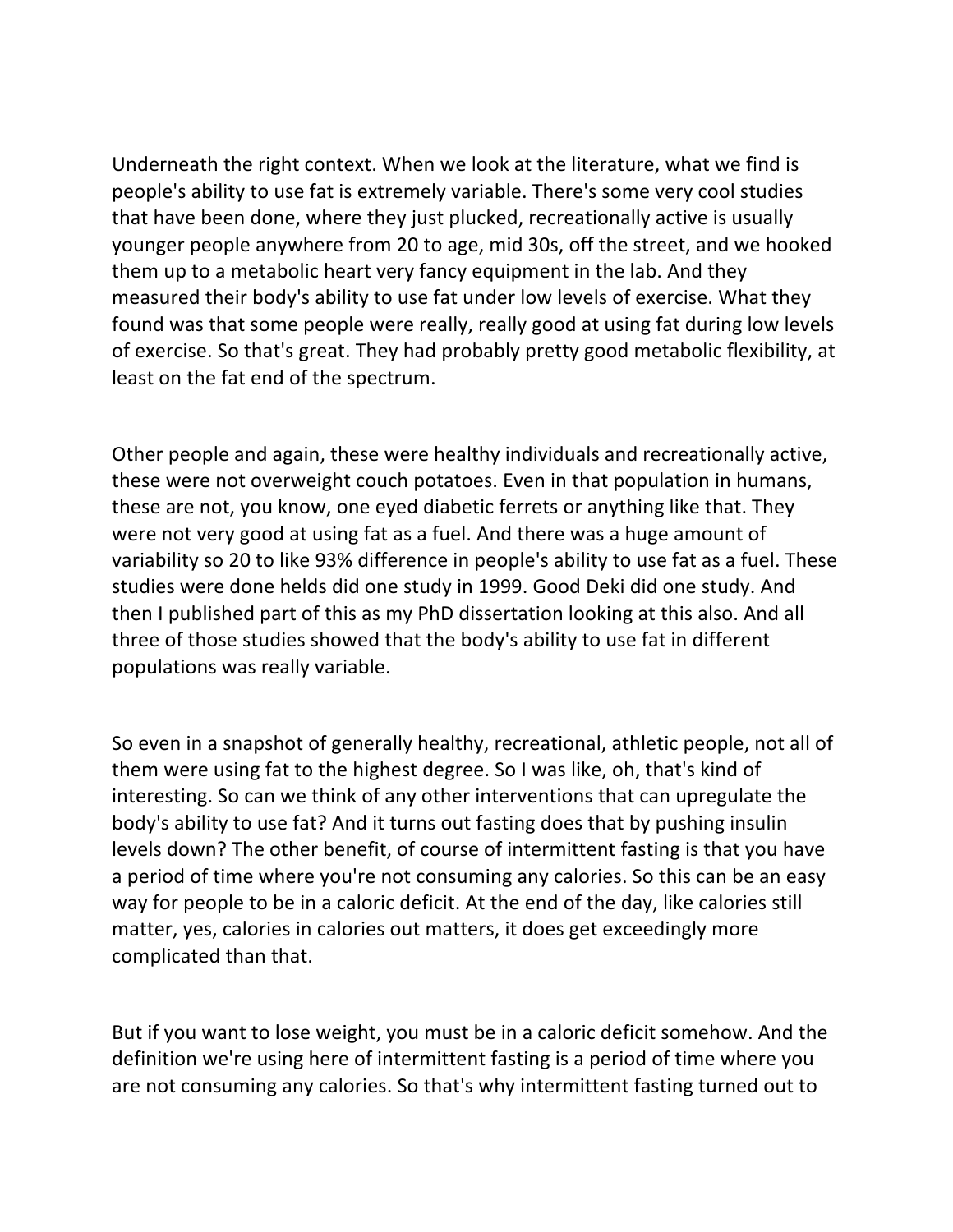be the second intervention that I have in the flex diet certification. My bias for that there's a whole bunch of different ways to do intermittent fasting. But I generally find that working up to one longer fast only once per week, is beneficial. So you'd work up to a 19 to 24 hour fast, about once per week. Ideally, this would be on an off day, or a day where you're just doing some light cardiovascular or aerobic type training. And advanced athletes, you could do this on a training day.

But I generally find after looking at heart rate variability, and hundreds of people at this point probably 1000s of measures of HRV, that can be a little bit too stressful for most people. Now, one of the caveats with this is that not everyone should use intermittent fasting, right? What I find is that if someone has very high stress, and they tend to get stressed and skip meals, I probably will not recommend that they would use an intermittent fasting approach. Now they may get to it, or they might use a shorter time duration.

But working up to a 24 hour fast and those individuals I find is a little bit too stressful. You can keep an eye on this by measuring heart rate variability, which I would recommend, again, I've got a separate course on that, too. So people were very high stress. And alas them when you get real stressed, do you tend to overeat? Or do you tend just to skip meals, they tend to skip meals. And their HRV readings are pretty wonky, intermittent fasting is not one of the top things I'm going to do with them, because it is a stressor to the system. You know, stressor to the system is not necessarily bad exercise is a stressor to the system. But if we kind of overwhelm their body's ability to recover, there's other starting points are going to be much more beneficial for high stress individuals.

These would be a protein, like I talked about on the last podcast before maybe looking at micro nutrition, we might play around with some fats, different types and forms of exercise, etc. So the takeaway from this is, I do like intermittent fasting, I think it can be a good approach. My bias is doing it as a concentrated stressor, most typically once per week.

And in the flex diet cert, I go over the exact protocol that I use to get people prepared for that. So I do have a specific ramping period for six to eight weeks, so